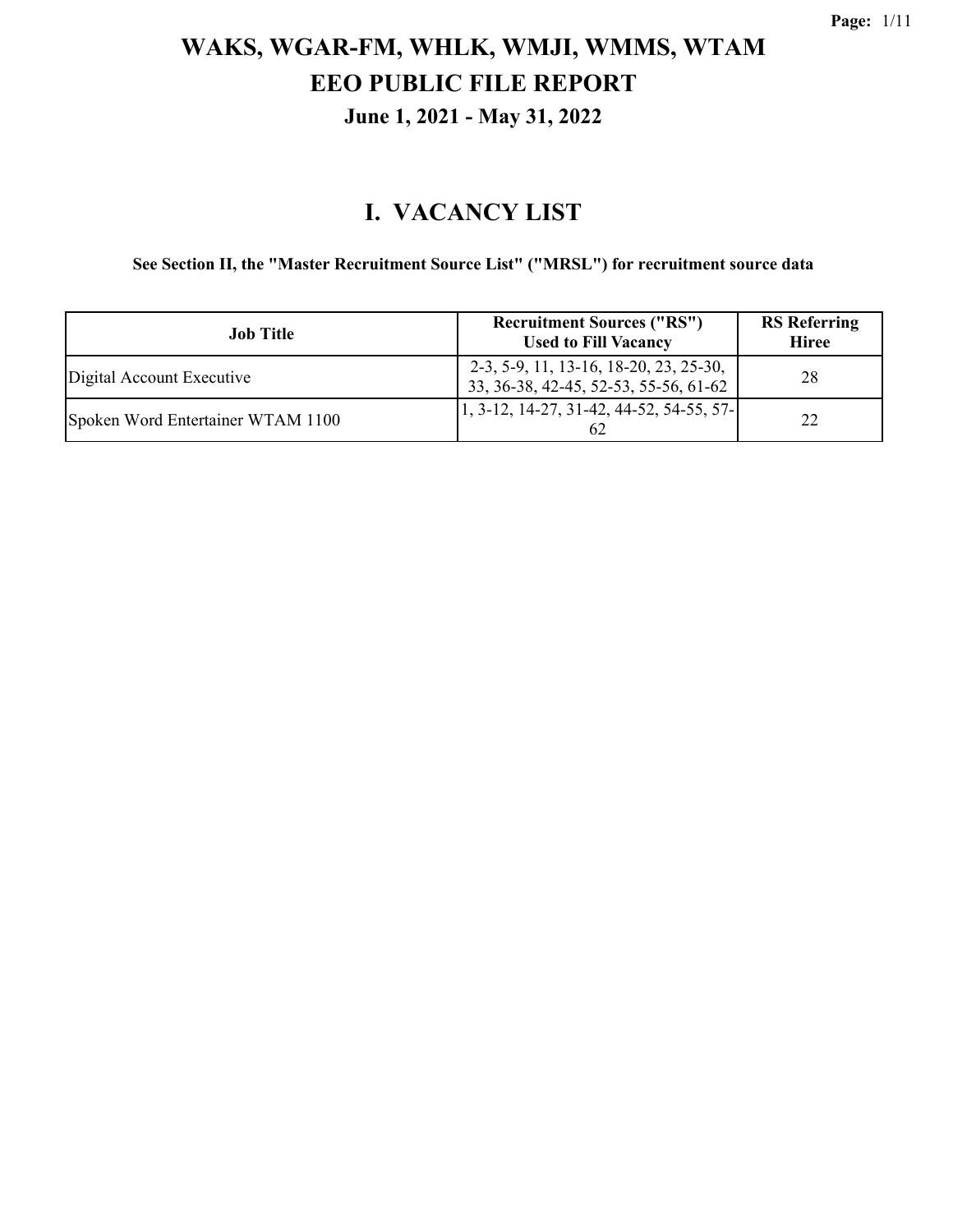| <b>RS</b><br><b>Number</b> | <b>RS</b> Information                                                                                                                                                                                     | <b>Source Entitled</b><br>to Vacancy<br><b>Notification?</b><br>(Yes/No) | <b>No. of Interviewees</b><br><b>Referred by RS</b><br>Over<br><b>Reporting Period</b> |
|----------------------------|-----------------------------------------------------------------------------------------------------------------------------------------------------------------------------------------------------------|--------------------------------------------------------------------------|----------------------------------------------------------------------------------------|
| $\mathbf{1}$               | Akron Beacon Journal Newspaper<br>44 E. Exchange Street<br>Akron, Ohio 44304<br>Email: tmoore@thebeaconjournal.com<br><b>Career Services</b>                                                              | N                                                                        | $\boldsymbol{0}$                                                                       |
| $\overline{2}$             | Akron Community Service Center and Urban League, Inc.<br>440 Vernon Odom Blvd.<br>Akron, Ohio 44307<br>Phone: 330-434-3101<br>Email: tjohnson@akronurbanleague.org<br>Fax: 1-330-434-2716<br>Yolanda Clay | N                                                                        | $\boldsymbol{0}$                                                                       |
| 3                          | AllAccess.com<br>28955 Pacific Coast Hwy Suite 210-5<br>Malibu, California 90265<br>Url: http://www.allaccess.com<br>Email: jdenver@allaccess.com<br><b>Career Services</b>                               | ${\bf N}$                                                                | $\boldsymbol{0}$                                                                       |
| 4                          | Alliance Area Chamber of Commerce<br>210 E. Main Street<br>Alliance, Ohio 44601<br>Email: Mark@allianceohiochamber.org<br><b>Career Services</b>                                                          | N                                                                        | $\boldsymbol{0}$                                                                       |
| 5                          | American Sportscasters Association, Inc.<br>225 Broadway Suite 2030<br>New York, New York 10007<br>Phone: 212-227-8080<br>Email: LSchwa8918@aol.com<br>$Fax: 1-212-571-0556$<br><b>Career Services</b>    | Y                                                                        | $\boldsymbol{0}$                                                                       |
| 6                          | <b>Ashland University</b><br>40 College Avenue<br>Ashland, Ohio 44805<br>Phone: 419-289-5064<br>Url: www.ashland.edu/career<br>Email: cdcstaff@ashland.edu<br><b>Career Services</b>                      |                                                                          | $\boldsymbol{0}$                                                                       |
| 7                          | <b>Baldwin Wallace College</b><br>275 Eastland Road<br>Berea, Ohio 44017<br>Phone: 440-826-2101<br>Email: career@bw.edu<br><b>Career Services</b>                                                         | Y                                                                        | $\boldsymbol{0}$                                                                       |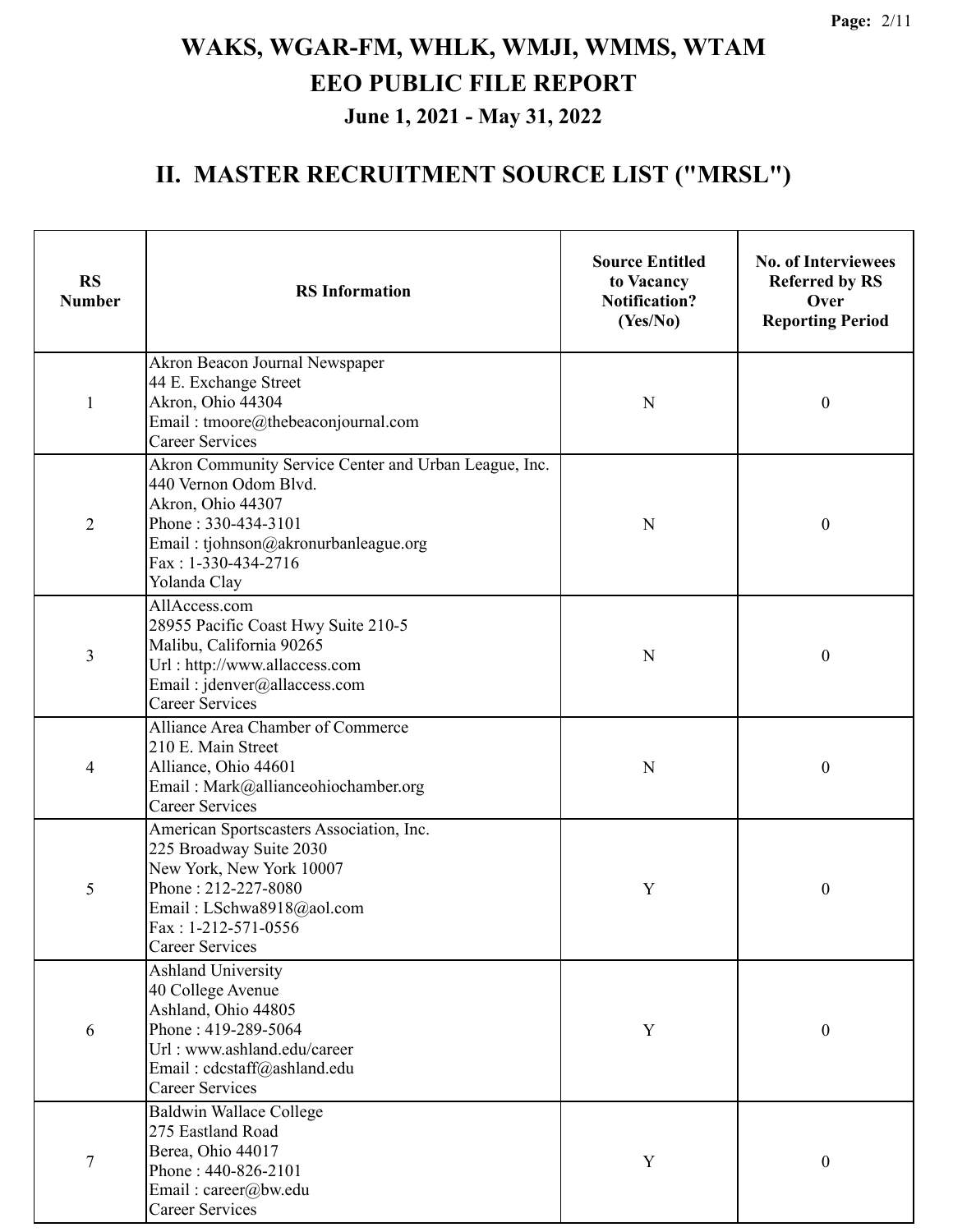| <b>RS</b><br><b>Number</b> | <b>RS</b> Information                                                                                                                                                                                        | <b>Source Entitled</b><br>to Vacancy<br><b>Notification?</b><br>(Yes/No) | <b>No. of Interviewees</b><br><b>Referred by RS</b><br>Over<br><b>Reporting Period</b> |
|----------------------------|--------------------------------------------------------------------------------------------------------------------------------------------------------------------------------------------------------------|--------------------------------------------------------------------------|----------------------------------------------------------------------------------------|
| 8                          | Bowling Green State University<br>318 Math Science<br>Bowling Green, Ohio 43403<br>Phone: 419-372-2356<br>Url: www.bgsu.edu/offices/sa/career<br>Email: careerservices@bgsu.edu.<br>Heather Wilson           | Y                                                                        | $\boldsymbol{0}$                                                                       |
| 9                          | Bryant & Stratton College<br>3121 Euclid Avenue<br>Cleveland, Ohio 44115<br>Phone: 216-771-1700<br>Email: wjgholson@bryantstratton.edu<br>W. Jan Gholson                                                     | Y                                                                        | $\boldsymbol{0}$                                                                       |
| 10                         | <b>Canton Repository</b><br>500 S. Market Street<br>Canton, Ohio 44702<br>Email: classconnect@cantonrep.com<br><b>Career Services</b>                                                                        |                                                                          | $\boldsymbol{0}$                                                                       |
| 11                         | Cleveland State University<br>2121 Euclid Avenue RTW 280<br>Cleveland, Ohio 44115<br>Phone: 216-687-5534<br>Url: http://csucareerline.experience.com<br>Email: careers@csuohio.edu<br><b>Career Services</b> | Y                                                                        | $\boldsymbol{0}$                                                                       |
| 12                         | College of Wooster<br>1189 Beall Avenue<br>Wooster, Ohio 44691<br>Email: Career@wooster.edu<br><b>Career Services</b>                                                                                        |                                                                          | $\boldsymbol{0}$                                                                       |
| 13                         | Cuyahoga Community College<br>2415 Woodland Avenue Room 239<br>Cleveland, Ohio 44115<br>Phone: 216-987-4913<br>Url: www.keycareerplace.info<br><b>Career Services</b><br><b>Manual Posting</b>               | ${\bf N}$                                                                | $\boldsymbol{0}$                                                                       |
| 14                         | DeVry University<br>6000 Lombardo Suite 200<br>Seven Hills, Ohio 44131<br>Phone: 216-520-7421<br>Email: CSlovinski@devry.edu<br>C. Slovinski                                                                 | ${\bf N}$                                                                | $\boldsymbol{0}$                                                                       |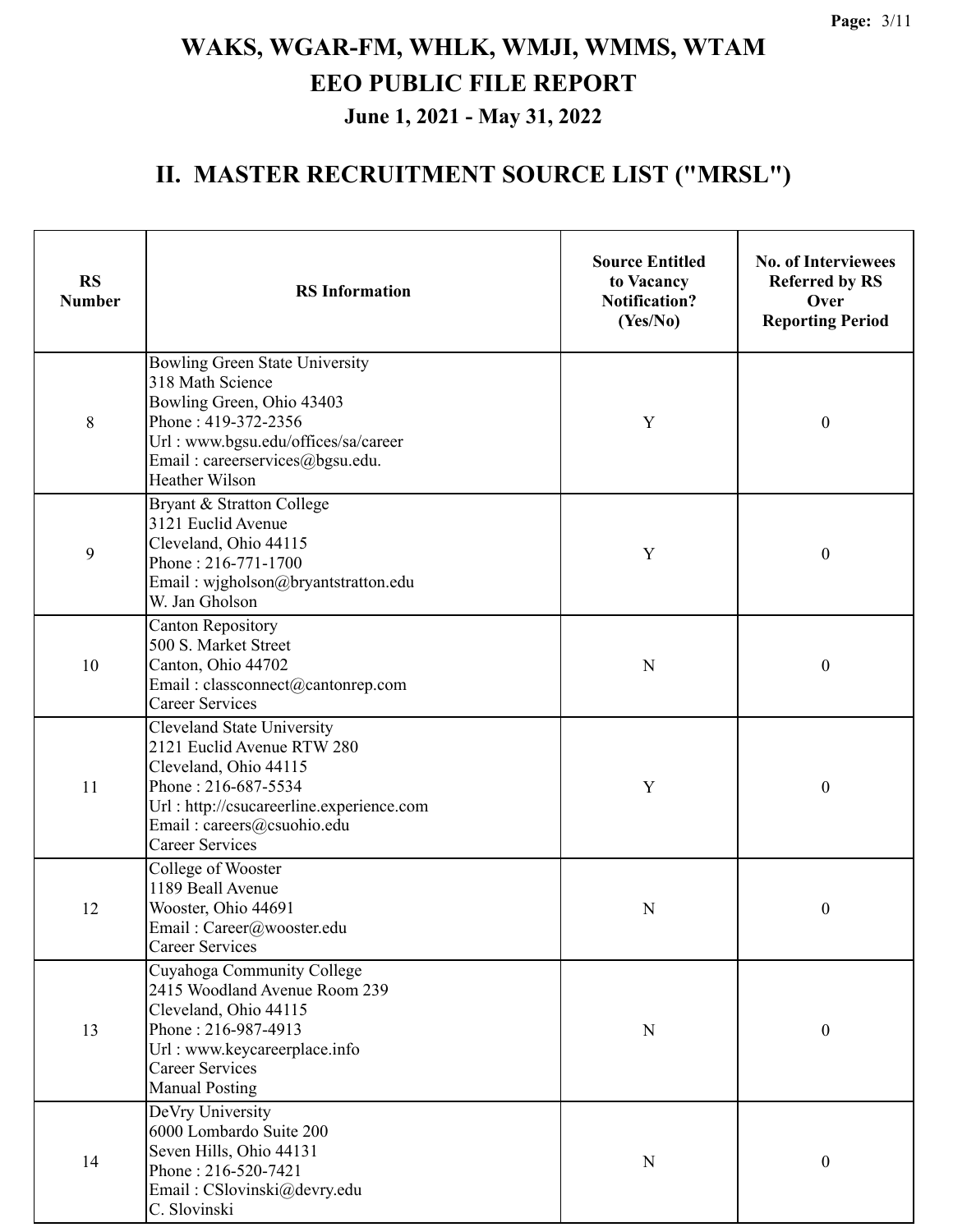| <b>RS</b><br><b>Number</b>                                                                                                                                                                                          | <b>RS</b> Information                                                                                                                                                                                         | <b>Source Entitled</b><br>to Vacancy<br><b>Notification?</b><br>(Yes/No) | <b>No. of Interviewees</b><br><b>Referred by RS</b><br>Over<br><b>Reporting Period</b> |
|---------------------------------------------------------------------------------------------------------------------------------------------------------------------------------------------------------------------|---------------------------------------------------------------------------------------------------------------------------------------------------------------------------------------------------------------|--------------------------------------------------------------------------|----------------------------------------------------------------------------------------|
| 15                                                                                                                                                                                                                  | <b>Employee Referral</b>                                                                                                                                                                                      | ${\bf N}$                                                                | $\overline{2}$                                                                         |
| 16                                                                                                                                                                                                                  | <b>Employment Connection/Ohio Means Jobs</b><br>11699 Brookpark Road<br>Parma, Ohio 44130<br>Phone: 216-664-2905<br>Email: omj-help-desk@jfs.ohio.gov<br>Stephanie Rychel                                     | $\mathbf Y$                                                              | $\boldsymbol{0}$                                                                       |
| 17                                                                                                                                                                                                                  | Goodwill Industries<br>408 Ninth Street SW<br>Canton, Ohio 44705<br>Email: info@goodwillakron.org<br><b>Career Services</b>                                                                                   | N                                                                        | $\boldsymbol{0}$                                                                       |
| 18                                                                                                                                                                                                                  | Hiram College<br>P.O. Box 67<br>Hiram, Ohio 44234<br>Phone: 330-569-5131<br>Email: careercenter@hiram.edu<br>Barbara Kundus                                                                                   | Y                                                                        | $\boldsymbol{0}$                                                                       |
| 19                                                                                                                                                                                                                  | iHeartMedia.dejobs.org<br>20880 Stone Oak Pkwy<br>San Antonio, Texas 78258<br>Phone: 210-253-5126<br>Url: http://www.iheartmedia.dejobs.org<br><b>Talent Acquisition Coordinator</b><br><b>Manual Posting</b> | N                                                                        | $\boldsymbol{0}$                                                                       |
| iHeartMediaCareers.com<br>20880 Stone Oak Pkwy<br>San Antonio, Texas 78258<br>Phone: 210-253-5126<br>20<br>Url: http://www.iheartmediacareers.com<br><b>Talent Acquisition Coordinator</b><br><b>Manual Posting</b> |                                                                                                                                                                                                               | ${\bf N}$                                                                | $\boldsymbol{0}$                                                                       |
| 21                                                                                                                                                                                                                  | <b>Internal Posting</b>                                                                                                                                                                                       | ${\bf N}$                                                                | 1                                                                                      |
| 22                                                                                                                                                                                                                  | <b>Internal Transfer/Promotion</b>                                                                                                                                                                            | ${\bf N}$                                                                | 1                                                                                      |
| 23                                                                                                                                                                                                                  | John Carroll University<br>20700 North Park Blvd<br>Cleveland, Ohio 44118<br>Phone: 216-397-4237<br>Url : www.jcu.edu/careercenter<br>Email: nmarzano@jcu.edu<br><b>Career Services</b>                       | Y                                                                        | $\boldsymbol{0}$                                                                       |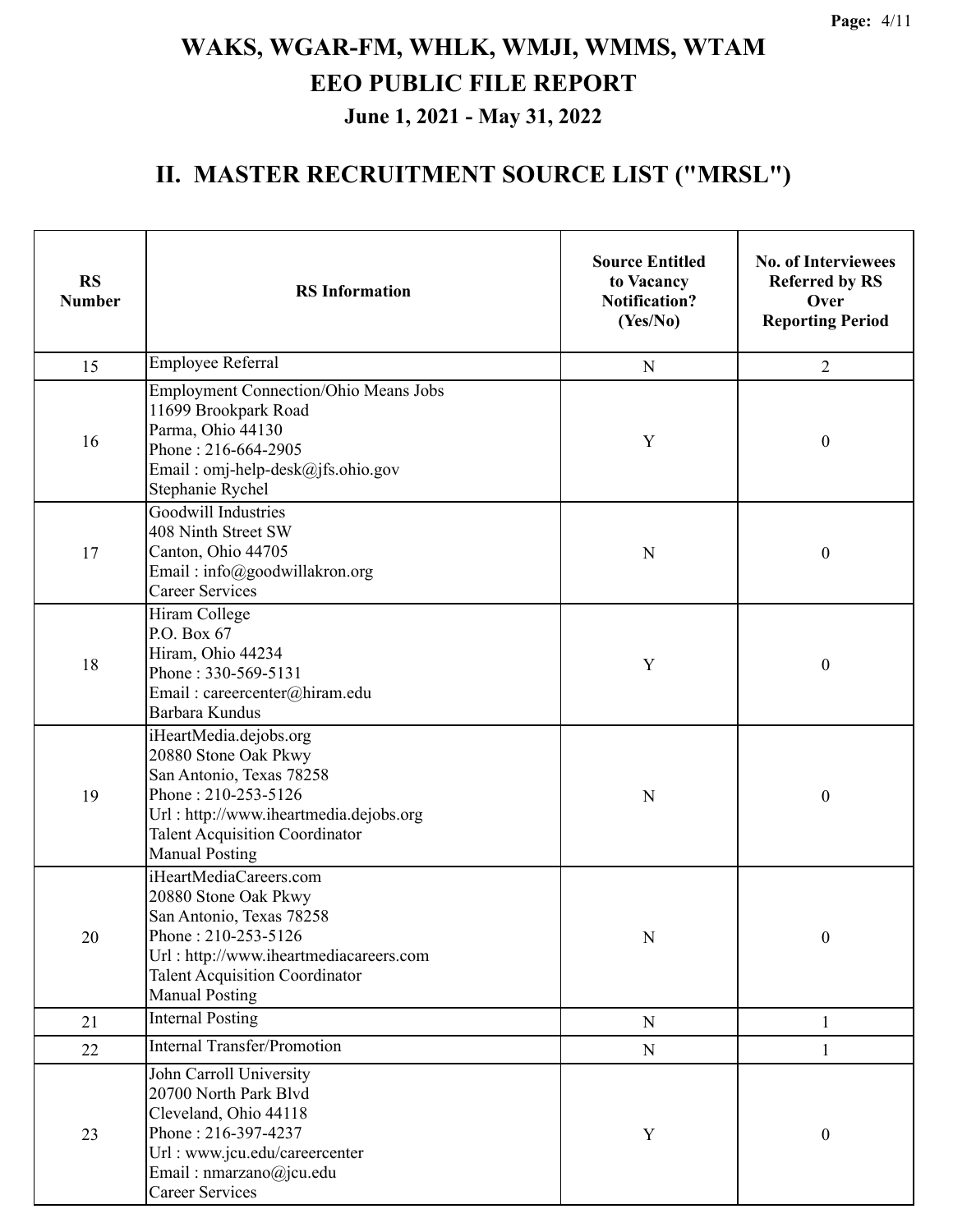| <b>RS</b><br><b>Number</b> | <b>RS</b> Information                                                                                                                                                                                   | <b>Source Entitled</b><br>to Vacancy<br><b>Notification?</b><br>(Yes/No) | <b>No. of Interviewees</b><br><b>Referred by RS</b><br>Over<br><b>Reporting Period</b> |
|----------------------------|---------------------------------------------------------------------------------------------------------------------------------------------------------------------------------------------------------|--------------------------------------------------------------------------|----------------------------------------------------------------------------------------|
| 24                         | JRC - John Robert Coleman Center<br>1731 Grace Avenue NE<br>Canton, Ohio 44705<br>Email: info@jrccares.org<br><b>Career Services</b>                                                                    | N                                                                        | $\boldsymbol{0}$                                                                       |
| 25                         | Kent State University<br>P.O. Box 5190<br>Kent, Ohio 44242<br>Phone: 330-672-2360<br>Email: buscareers@kent.edu<br><b>Career Services</b>                                                               | Y                                                                        | $\boldsymbol{0}$                                                                       |
| 26                         | Lake Erie College<br>391 W. Washington St<br>Painesville, Ohio 44077<br>Phone: 440-375-7056<br>Email: erevans@lec.edu<br>Eric Evans                                                                     | Y                                                                        | $\boldsymbol{0}$                                                                       |
| 27                         | Lakeland Community College<br>7700 Clocktower Drive<br>Kirtland, Ohio 44094<br>Phone: 440-525-7222<br>Url: www.careers.lakelandcc.edu<br>Email: careerservices@lakelandcc.edu<br><b>Career Services</b> |                                                                          | $\boldsymbol{0}$                                                                       |
| 28                         | LinkedIn - Not directly contacted by SEU                                                                                                                                                                | $\mathbf N$                                                              | $\mathbf{1}$                                                                           |
| 29                         | LinkedIn-Not directly contacted by SEU                                                                                                                                                                  | ${\bf N}$                                                                | $\mathbf{1}$                                                                           |
| 30                         | Lorain County Community College<br>1005 Abbe Road<br>Elyria, Ohio 44094<br>Phone: 440-366-7663<br>Url: https://loraincsm.symplicity.com<br>Marci Pelsey<br><b>Manual Posting</b>                        | ${\bf N}$                                                                | $\boldsymbol{0}$                                                                       |
|                            | Prong 2 Ended Date: 10/11/2021<br>Prong 2 Ended Date: 10/11/2021                                                                                                                                        |                                                                          |                                                                                        |
| 31                         | Mahoning County Joint Vocational School<br>7300 N. Palmyra Rd<br>Canfield, Ohio 44406<br>Email: Jim.jarvis@mahoningctc.com<br>Career Services                                                           | N                                                                        | $\boldsymbol{0}$                                                                       |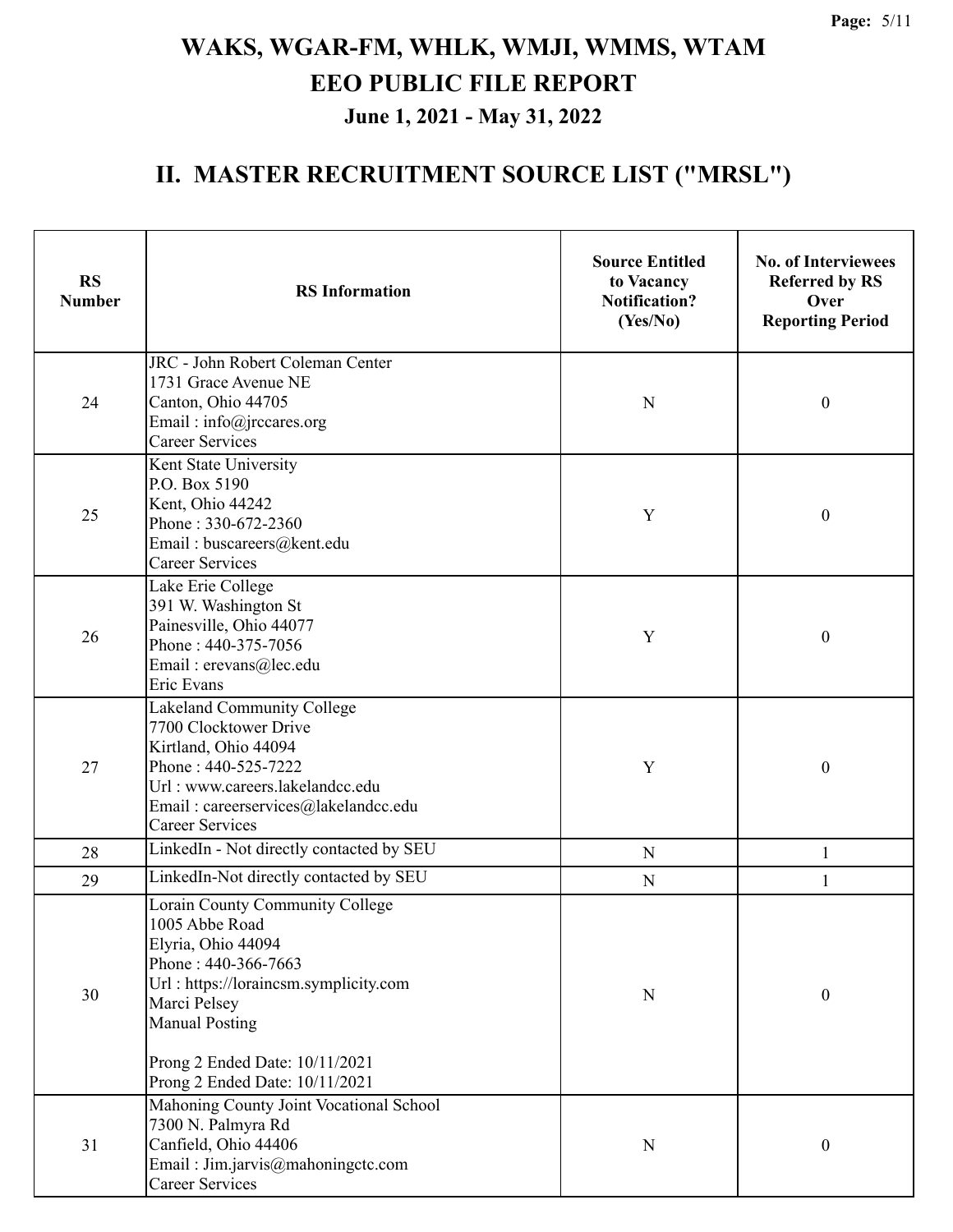| <b>RS</b><br><b>Number</b> | <b>RS</b> Information                                                                                                                                                                            | <b>Source Entitled</b><br>to Vacancy<br><b>Notification?</b><br>(Yes/No) | <b>No. of Interviewees</b><br><b>Referred by RS</b><br>Over<br><b>Reporting Period</b> |
|----------------------------|--------------------------------------------------------------------------------------------------------------------------------------------------------------------------------------------------|--------------------------------------------------------------------------|----------------------------------------------------------------------------------------|
| 32                         | Malone College<br>2600 Cleveland Ave. NW<br>Canton, Ohio 44709<br>Email: css@malone.edu<br><b>Career Services</b>                                                                                | N                                                                        | $\boldsymbol{0}$                                                                       |
| 33                         | Marietta College<br>215 Fifth Street<br>Marietta, Ohio 45750<br>Phone: 740-376-4645<br>Url : www.collegecentral.com/marietta<br>Email: cc@marietta.edu<br>Natalie Wood                           | Y                                                                        | $\boldsymbol{0}$                                                                       |
| 34                         | Mount Union College<br>1972 Clark Avenue<br>Alliance, Ohio 44601<br>Email: FugettSB@MountUnion.Edu<br><b>Career Services</b>                                                                     | N                                                                        | $\boldsymbol{0}$                                                                       |
| 35                         | <b>NAACP Placement Office</b><br>2131 Fairhill Road<br>Cleveland, Ohio 44120<br>Phone: 216-231-6260<br>Email: Clevelandbranchnaacp@gmail.com<br>$n/a$ $n/a$                                      | N                                                                        | $\boldsymbol{0}$                                                                       |
| 36                         | National Assoc of Hispanic Journalists<br>1193 National Press Bldg<br>Washington, District of Columbia 20045-2100<br>Url: http://www.nahj.org/<br>Email: nahj@nahj.org<br><b>Career Services</b> | N                                                                        | $\boldsymbol{0}$                                                                       |
| 37                         | Notre Dame College<br>4545 College Road<br>Cleveland, Ohio 44121<br>Phone: 216-373-5290<br>Url: https://notredamecollege-csm.symplicity.com<br>Email: fjones@ndc.edu<br><b>Career Services</b>   | $\mathbf Y$                                                              | $\boldsymbol{0}$                                                                       |
| 38                         | Office of Equal Opportunity<br>601 Lakeside Avenue Room 335<br>Cleveland, Ohio 44114<br>Phone: 216-664-4152<br>Fax: 1-216-664-3870<br>Debra Linn Talley                                          | $\mathbf Y$                                                              | $\boldsymbol{0}$                                                                       |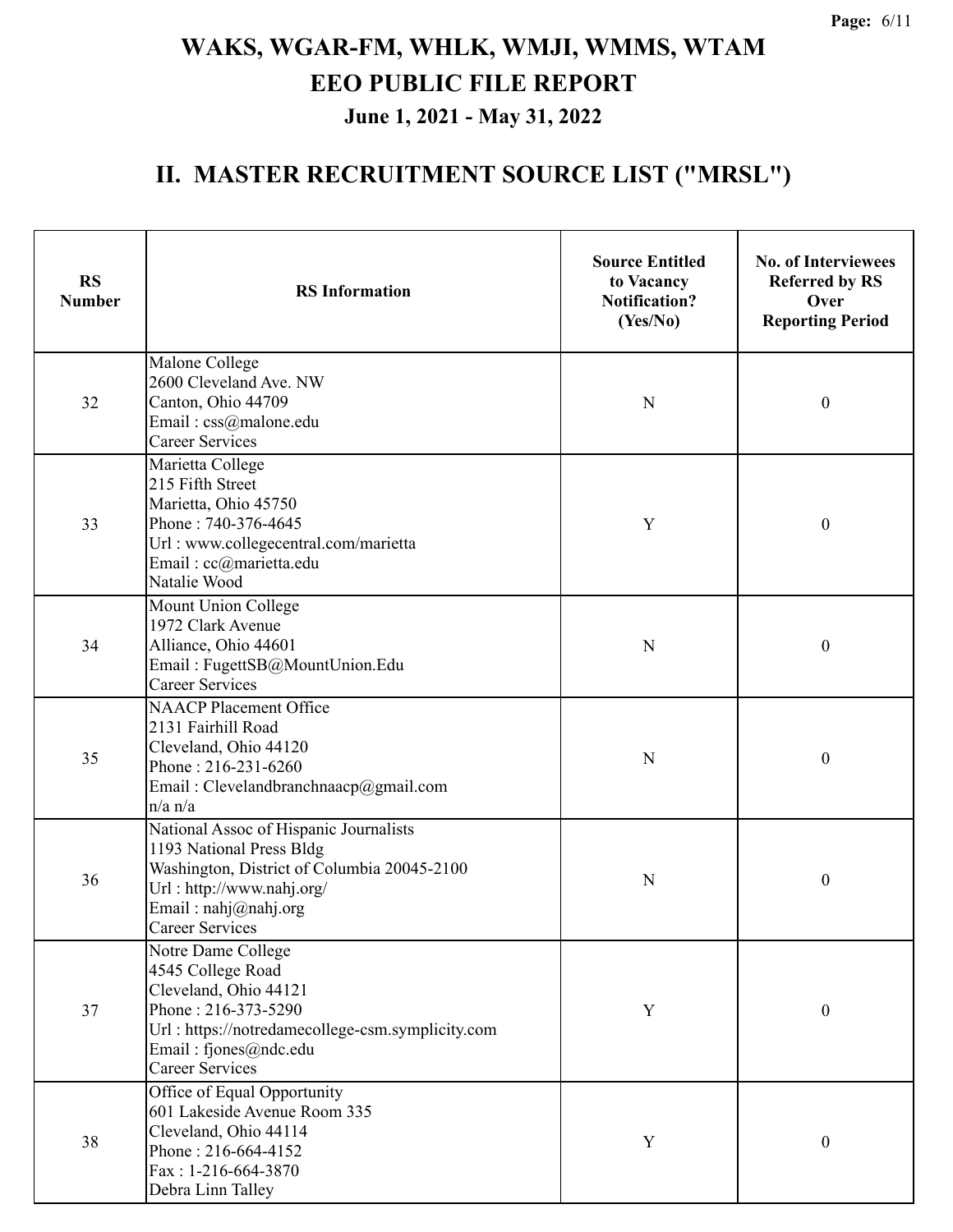| <b>RS</b><br><b>Number</b> | <b>RS</b> Information                                                                                                                                          | <b>Source Entitled</b><br>to Vacancy<br><b>Notification?</b><br>(Yes/No) | <b>No. of Interviewees</b><br><b>Referred by RS</b><br>Over<br><b>Reporting Period</b> |
|----------------------------|----------------------------------------------------------------------------------------------------------------------------------------------------------------|--------------------------------------------------------------------------|----------------------------------------------------------------------------------------|
| 39                         | Office of Multicultural Development<br>Simmons Hall Room 305 Complex<br>Akron, Ohio<br>Email: rjp28@uakron.edu<br>Career Services                              | N                                                                        | $\boldsymbol{0}$                                                                       |
| 40                         | Ohio Center for Broadcasting Cleveland Campus<br>9885 Rockside Road, Suite 160<br>Valley View, Ohio<br>Email: jhardy@beonair.com<br>Career services            | N                                                                        | $\boldsymbol{0}$                                                                       |
| 41                         | Ohio Means Jobs<br>822 30th St NW<br>Canton, Ohio<br>Email: angela.terez@jfs.ohio.gov<br><b>Career Services</b>                                                |                                                                          | $\boldsymbol{0}$                                                                       |
| 42                         | Ohio Media School<br>9885 Rockside Road Suite 160<br>Cleveland, Ohio 44125<br>Phone: 216-503-5900<br>Email: dclark@beonair.com<br>Dee Clark                    | Y                                                                        | $\boldsymbol{0}$                                                                       |
| 43                         | Ohio State University<br>48 Townshend Hall 1885 Neil Avenue<br>Columbus, Ohio 43210<br>Phone: 614-292-6529<br>Email: Dineen.2@osu.edu<br>Dineen n/a            | Y                                                                        | $\boldsymbol{0}$                                                                       |
| 44                         | Ohio University<br>Baker University Center, 533 1 Ohio University<br>Athens, Ohio 45701<br>Phone: 740.593.2909<br>Email: jaunaraj@ohio.edu<br>Imants Jaunarajs | ${\bf N}$                                                                | $\boldsymbol{0}$                                                                       |
| 45                         | Radio 1 Broadcast School<br>700 3rd Street N. LL-7<br>LaCrosse, Wisconsin 54601<br>Phone: 800-889-2221<br>Email: director@radio1school.com<br>Joe Deschlerr    | Y                                                                        | $\boldsymbol{0}$                                                                       |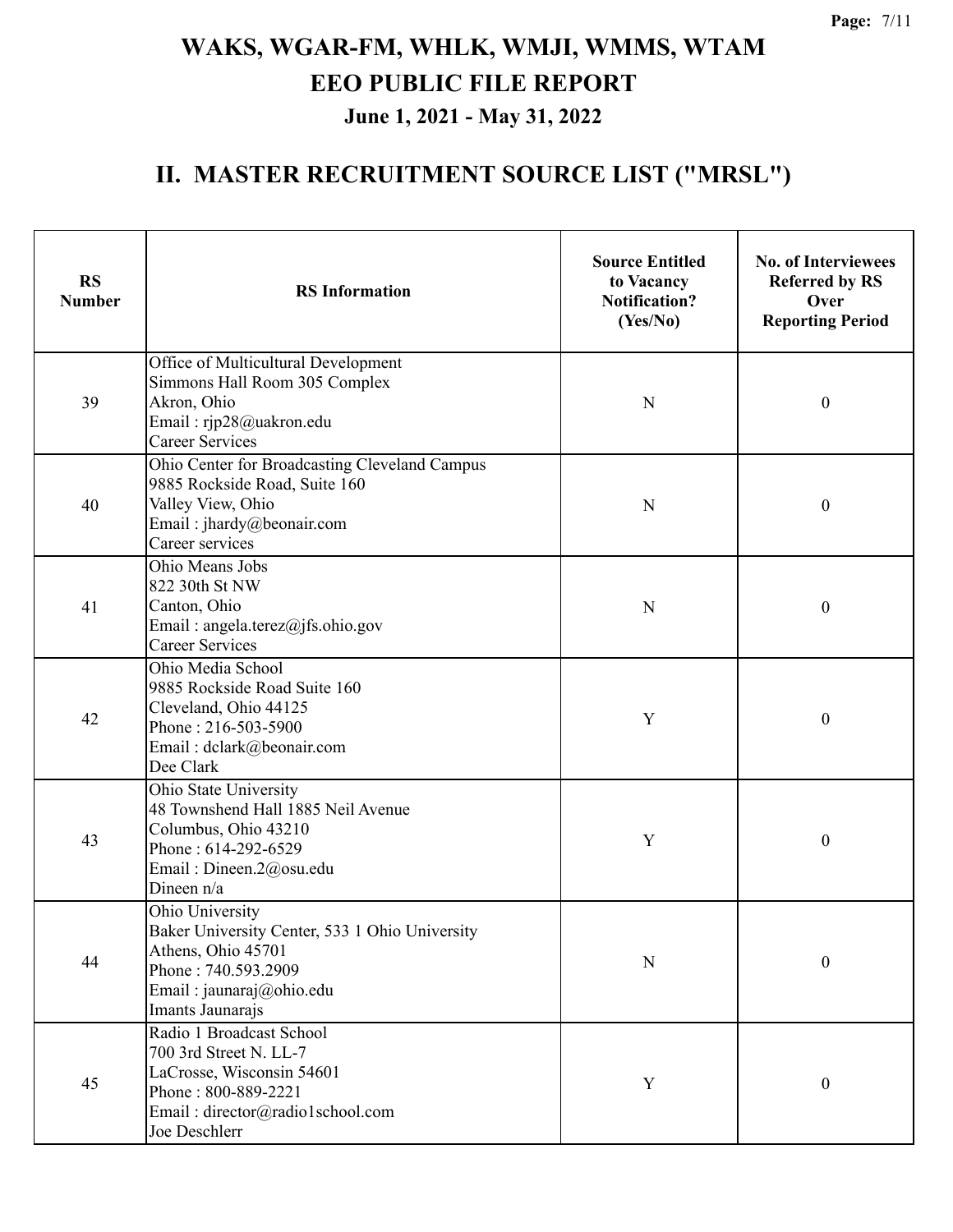| <b>RS</b><br><b>Number</b>                                                                                                               | <b>RS</b> Information                                                                                                                                                     | <b>Source Entitled</b><br>to Vacancy<br><b>Notification?</b><br>(Yes/No) | <b>No. of Interviewees</b><br><b>Referred by RS</b><br>Over<br><b>Reporting Period</b> |
|------------------------------------------------------------------------------------------------------------------------------------------|---------------------------------------------------------------------------------------------------------------------------------------------------------------------------|--------------------------------------------------------------------------|----------------------------------------------------------------------------------------|
| 46                                                                                                                                       | Specs Howard School of Broadcast Arts<br>19900 W. Nine Mile Road<br>Southfield, Michigan 48075<br>Phone: 248-358-9000<br>Email: nshiner@specshoward.edu<br>Jessica Poxson | Y                                                                        | $\boldsymbol{0}$                                                                       |
| 47                                                                                                                                       | Stark Jobs.com<br>555 Market Ave. North<br>Canton, Ohio<br>Email: info@careermarketplace.com<br><b>Career Services</b>                                                    | N                                                                        | $\boldsymbol{0}$                                                                       |
| 48                                                                                                                                       | <b>Stark State Technical College</b><br>6200 Frank Avenue NW<br>Canton, Ohio 44720<br>Email: mhinkel@starkstate.edu<br><b>Career Services</b>                             | N                                                                        | $\boldsymbol{0}$                                                                       |
| 49                                                                                                                                       | Summit County Dept of Job & Family Services<br>1180 S Main Street<br>Akron, Ohio 44301<br>Email: SummitE-Docs@jfs.ohio.gov<br><b>Career Services</b>                      | N                                                                        | $\boldsymbol{0}$                                                                       |
| 50                                                                                                                                       | Trumbull Career & Technical Center<br>528 Educational Highway<br>Warren, Ohio 44483<br>Phone: 330-847-0503<br>Email: koula.glarosross@tctchome.com<br>Koula Glaros-Ross   |                                                                          | $\boldsymbol{0}$                                                                       |
| University of Akron Career Management<br>Chrank Hall North<br>Akron, Ohio 44325<br>51<br>Email: bf2@uakron.edu<br><b>Career Services</b> |                                                                                                                                                                           | N                                                                        | 0                                                                                      |
| 52                                                                                                                                       | Unknown (source not adequately identified upon inquiry<br>by SEU)                                                                                                         | ${\bf N}$                                                                | $\overline{4}$                                                                         |
| 53                                                                                                                                       | <b>Unknown Referral Source</b>                                                                                                                                            | ${\bf N}$                                                                | $\overline{2}$                                                                         |
| 54                                                                                                                                       | Urban League of Greater Cleveland<br>1255 Euclid Avenue Suite 205<br>Cleveland, Ohio 44115<br>Phone: 216-622-0999<br>Fax: 1-216-622-0997<br>Cordell Stokes                | ${\bf N}$                                                                | $\boldsymbol{0}$                                                                       |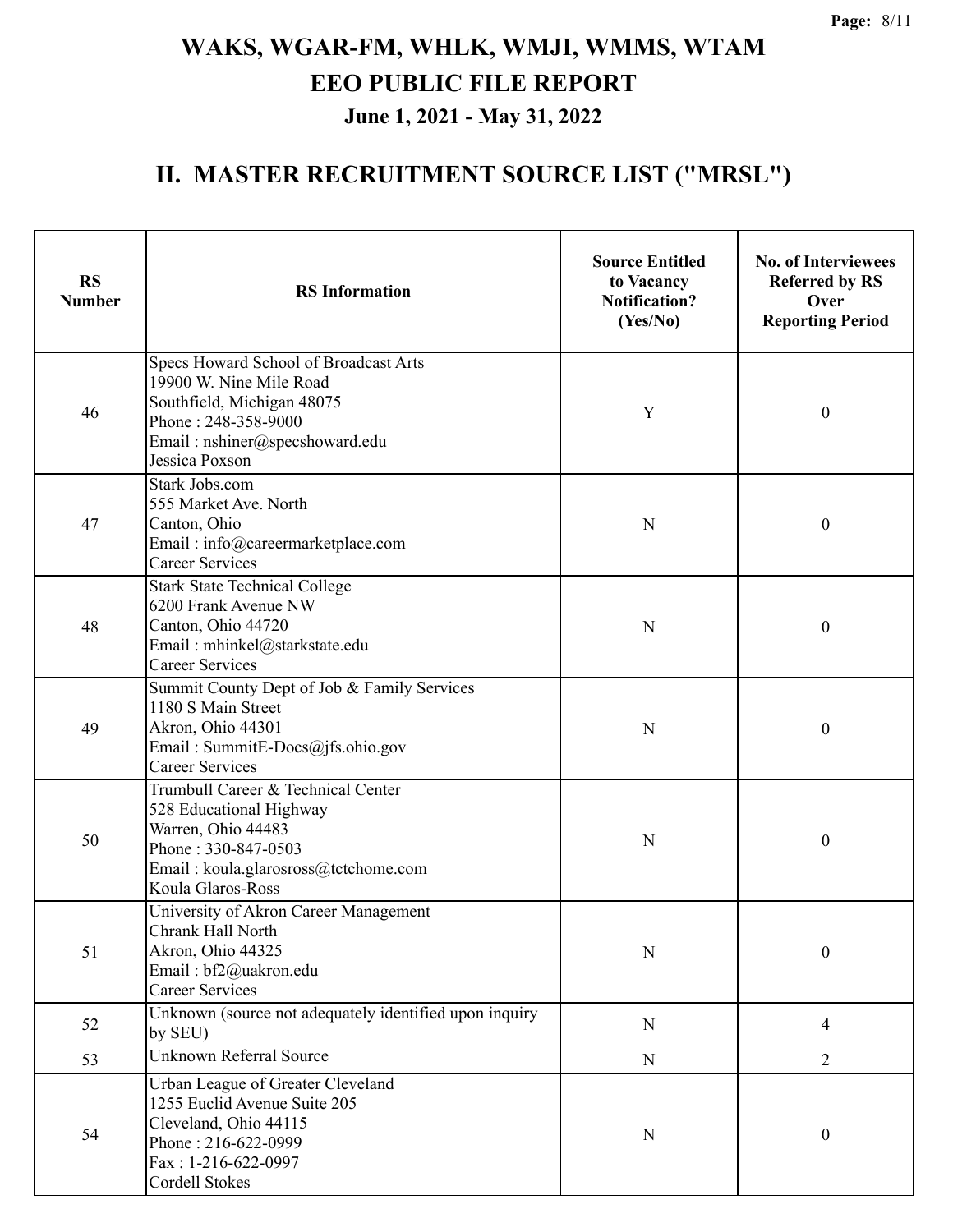| <b>RS</b><br><b>Number</b>                                                                                                         | <b>RS</b> Information                                                                                                                                                                                        | <b>Source Entitled</b><br>to Vacancy<br><b>Notification?</b><br>(Yes/No) | <b>No. of Interviewees</b><br><b>Referred by RS</b><br>Over<br><b>Reporting Period</b> |
|------------------------------------------------------------------------------------------------------------------------------------|--------------------------------------------------------------------------------------------------------------------------------------------------------------------------------------------------------------|--------------------------------------------------------------------------|----------------------------------------------------------------------------------------|
| 55                                                                                                                                 | <b>Ursuline College</b><br>2550 Lander Road<br>Pepper Pike, Ohio 44124<br>Phone: 440-646-8324<br>Email: careerservices@ursuline.edu<br>Julie Jones                                                           | Y                                                                        | $\boldsymbol{0}$                                                                       |
| 56                                                                                                                                 | Vocational Guidance Services-I.T. Training Program<br>2239 E. 55th Street<br>Cleveland, Ohio 44103<br>Phone: 216-881-6124<br>Email: rehab@vgsjob.org<br><b>Bryan Best</b>                                    | Y                                                                        | $\boldsymbol{0}$                                                                       |
| <b>Walsh University</b><br>2020 Easton Street NW<br>North Canton, Ohio<br>57<br>Email: rhosler@walsh.edu<br><b>Career Services</b> |                                                                                                                                                                                                              | N                                                                        | $\boldsymbol{0}$                                                                       |
| 58                                                                                                                                 | Westminster College<br><b>Career Placement Dept</b><br>New Wilmington, Pennsylvania<br>Email: houghja@westminster.edu<br><b>Career Services</b>                                                              | N                                                                        | $\boldsymbol{0}$                                                                       |
| 59                                                                                                                                 | Women in Communications<br>100 Executive Parkway<br>Hudson, Ohio<br>Email: members@womcom.org<br><b>Career Services</b>                                                                                      | N                                                                        | $\boldsymbol{0}$                                                                       |
| 60                                                                                                                                 | <b>Workforce Initiative Association</b><br>822 30th Street NW<br>Canton, Ohio<br>Email: info@omjwork.com<br><b>Career Services</b>                                                                           |                                                                          | 0                                                                                      |
| 61                                                                                                                                 | www.mediagignow.com<br>300 South Riverside Plaza Suite 800<br>Chicago, Illinois 60606<br>Phone: 336-553-0620<br>Url: http://www.mediagignow.com<br>Email: customerservice@mediagignow.com<br>MediaGigNow.com | N                                                                        | $\boldsymbol{0}$                                                                       |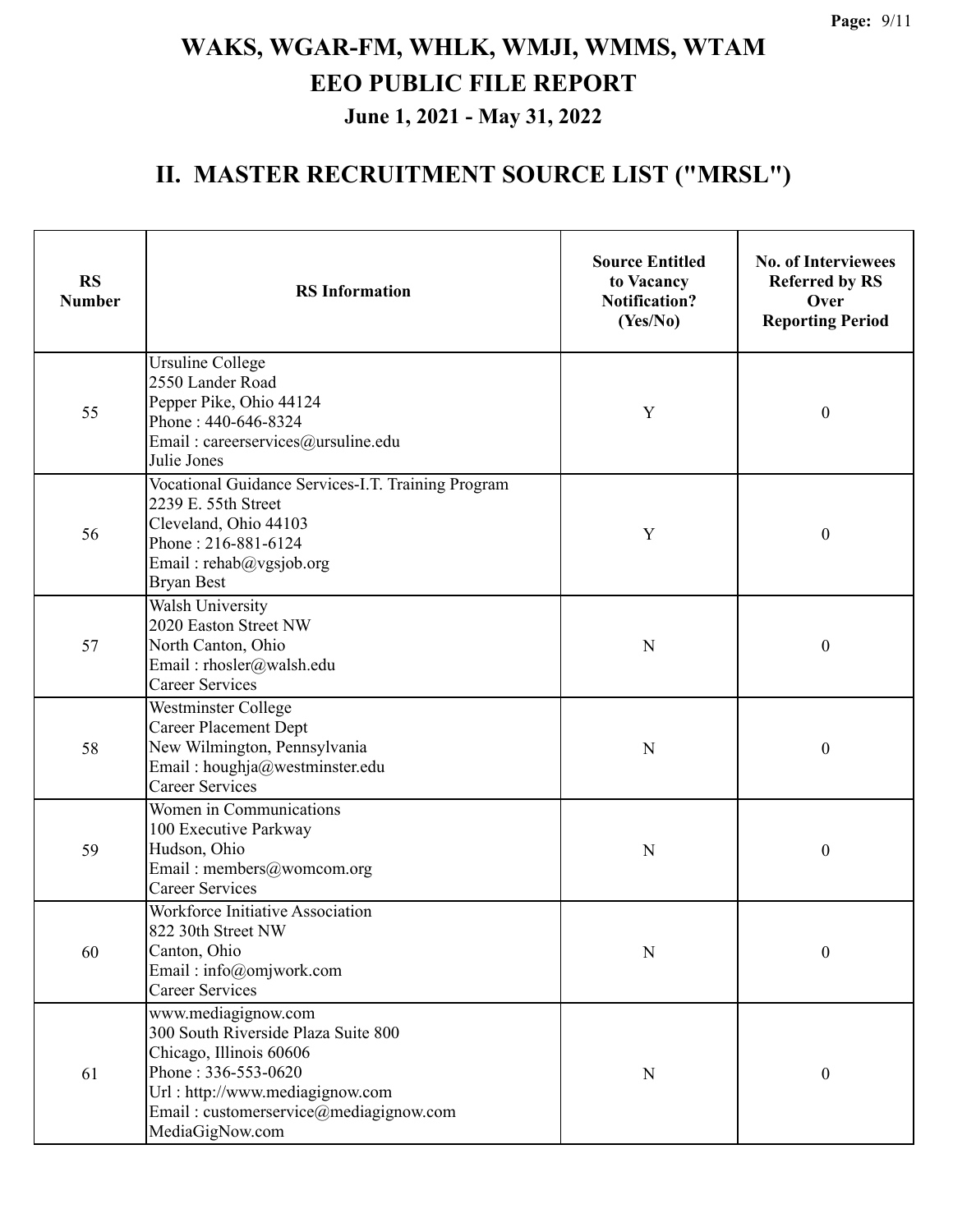| <b>RS</b><br><b>Number</b> | <b>RS</b> Information                                                                                                                                                                                | <b>Source Entitled</b><br>to Vacancy<br><b>Notification?</b><br>(Yes/No) | <b>No. of Interviewees</b><br><b>Referred by RS</b><br>Over<br><b>Reporting Period</b> |
|----------------------------|------------------------------------------------------------------------------------------------------------------------------------------------------------------------------------------------------|--------------------------------------------------------------------------|----------------------------------------------------------------------------------------|
| 62                         | Youngstown State University<br>1 Unversity Plaza<br>Youngstown, Ohio 44555<br>Phone: 330-941-3515<br>Url : www.ysu.edu/career-services<br>Email: careerservices@cc.ysu.edu<br><b>Career Services</b> | Y                                                                        | $\Omega$                                                                               |
|                            | <b>TOTAL INTERVIEWS OVER REPORTING PERIOD:</b>                                                                                                                                                       |                                                                          | 12                                                                                     |